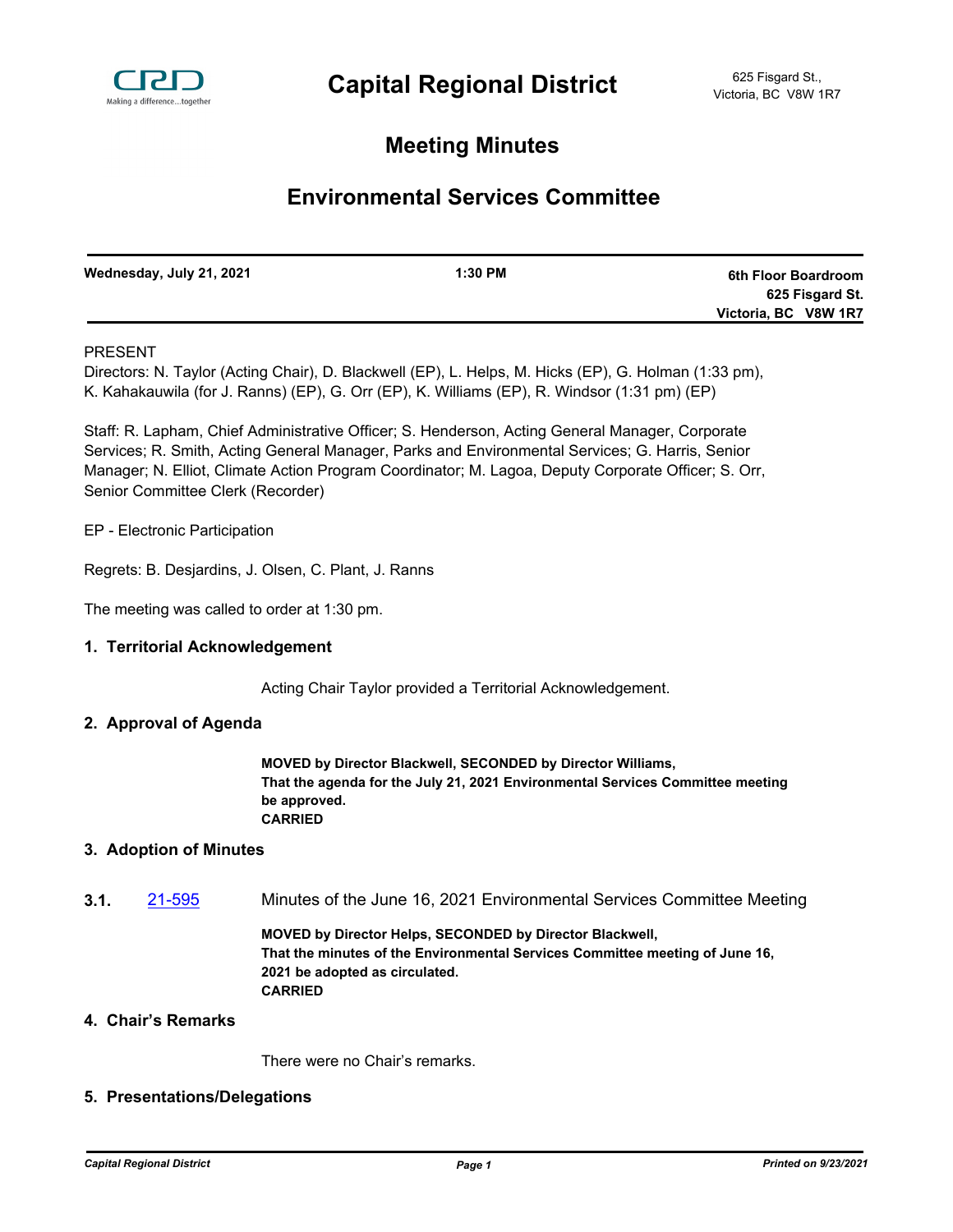There were no presentations or delegations.

#### **6. Committee Business**

| 21-593<br>Millstream Meadows Remediation Project Update<br>6.1. |  |
|-----------------------------------------------------------------|--|
|-----------------------------------------------------------------|--|

G. Harris spoke to Item 6.1.

Discussion ensued regarding:

- South Highlands Local Area Plan Task Force
- Administrative process

**MOVED by Director Helps, SECONDED by Director Williams, The Environmental Services Committee recommends to the Capital Regional District Board: That this staff report be received for information. CARRIED**

### **6.2.** [21-561](http://crd.ca.legistar.com/gateway.aspx?m=l&id=/matter.aspx?key=8509) Recycling Regulation Policy Intentions Paper - Feedback and Next Steps

R. Smith spoke to Item 6.2.

Discussion ensued regarding administrative process.

**MOVED by Director Holman, SECONDED by Director Helps, The Environmental Services Committee recommends to the Capital Regional District Board: That this report be received for information. CARRIED**

#### **6.3.** [21-469](http://crd.ca.legistar.com/gateway.aspx?m=l&id=/matter.aspx?key=8417) CRD Electric Vehicle Infrastructure Roadmap

N. Elliot spoke to Item 6.3.

Discussion ensued regarding:

- Cost estimates to reach targets
- Direct Current fast chargers
- Provincial building code review
- Climate Action Strategy update
- Implementation time line
- Charging facilities

The Committee thanked staff for their work.

**MOVED by Director Helps, SECONDED by Director Holman, That this report be received for information. CARRIED**

#### **7. Notice(s) of Motion**

There was no notice of motion.

#### **8. New Business**